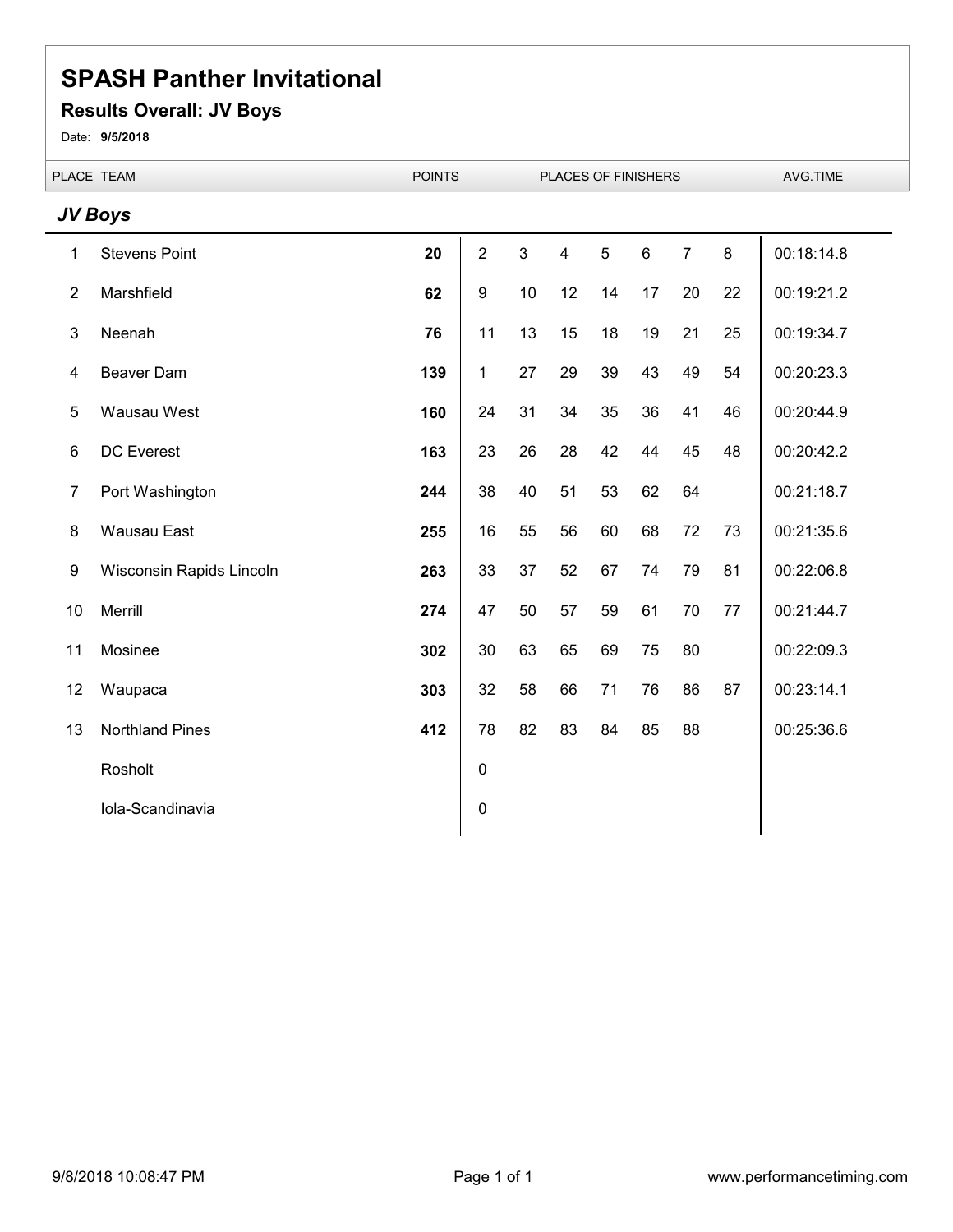### JV Boys

JV Boys

Male

Overall Results :

| Pos          | No   | Name                   | Team                 | Grade | Time       | Team<br><b>Position</b> | Team<br><b>Points</b> | Pace         |
|--------------|------|------------------------|----------------------|-------|------------|-------------------------|-----------------------|--------------|
| $\mathbf{1}$ | 142  | Tyronn Gremminger      | <b>Beaver Dam</b>    | 12    | 00:17:45.1 | 1                       | 1                     | 5:43 min/m   |
| 2            | 751  | Jacob Bourget          | <b>Stevens Point</b> | 10    | 00:17:51.0 | 1                       | $\overline{2}$        | $5:45$ min/m |
| 3            | 790  | Max Sobczak            | <b>Stevens Point</b> | 12    | 00:18:07.3 | 2                       | 3                     | $5:50$ min/m |
| 4            | 780  | <b>Ethan Pelot</b>     | <b>Stevens Point</b> | 11    | 00:18:14.0 | 3                       | 4                     | $5:52$ min/m |
| 5            | 753  | Ben Brogan             | <b>Stevens Point</b> | 12    | 00:18:17.6 | 4                       | 5                     | $5:54$ min/m |
| 6            | 754  | Simon Bushmaker        | <b>Stevens Point</b> | 11    | 00:18:20.6 | 5                       | 6                     | $5:55$ min/m |
| 7            | 758  | Simone Coli            | <b>Stevens Point</b> | 12    | 00:18:25.7 | 6                       | 7                     | $5:56$ min/m |
| 8            | 762  | Kyle Franz             | <b>Stevens Point</b> | 9     | 00:18:27.6 | 7                       | 8                     | $5:57$ min/m |
| 9            | 752  | Josh Bourget           | <b>Stevens Point</b> | 10    | 00:18:29.2 | 8                       | >7                    | 5:57 min/m   |
| 10           | 756  | Johnny Ceplina         | <b>Stevens Point</b> | 11    | 00:18:42.3 | 9                       | >7                    | $6:02$ min/m |
| 11           | 433  | Evan Ellis             | Marshfield           | 11    | 00:18:49.1 | 1                       | 9                     | 6:04 min/m   |
| 12           | 782  | <b>Mark Rice</b>       | <b>Stevens Point</b> | 10    | 00:18:52.2 | 10                      | >7                    | $6:05$ min/m |
| 13           | 438  | Eben Lonsdale          | Marshfield           | 11    | 00:18:53.2 | 2                       | 10                    | $6:05$ min/m |
| 14           | 797  | Eli Wetter             | <b>Stevens Point</b> | 10    | 00:19:00.0 | 11                      | >7                    | $6:07$ min/m |
| 15           | 789  | <b>River Siegel</b>    | <b>Stevens Point</b> | 10    | 00:19:10.9 | 12                      | >7                    | $6:11$ min/m |
| 16           | 574  | Hayden Holinbeck       | Neenah               | 9     | 00:19:13.9 | 1                       | 11                    | $6:12$ min/m |
| 17           | 436  | Miles Jensen           | Marshfield           | 10    | 00:19:13.9 | 3                       | 12                    | $6:12$ min/m |
| 18           | 576  | Garrett Luepke         | Neenah               | 11    | 00:19:14.7 | 2                       | 13                    | $6:12$ min/m |
| 19           | 444  | Elijah Witzel          | Marshfield           | 11    | 00:19:17.9 | 4                       | 14                    | $6:13$ min/m |
| 20           | 578  | Peyton Phelps          | Neenah               | 10    | 00:19:18.8 | 3                       | 15                    | $6:13$ min/m |
| 21           | 995  | Noah Harter            | Wausau East          | 11    | 00:19:21.1 | 1                       | 16                    | $6:14$ min/m |
| 22           | 430  | <b>Ben Claessens</b>   | Marshfield           | 11    | 00:19:22.7 | 5                       | 17                    | $6:15$ min/m |
| 23           | 580  | Jordy Rojas            | Neenah               | 12    | 00:19:22.7 | 4                       | 18                    | $6:15$ min/m |
| 24           | 783  | <b>Hunter Richmond</b> | <b>Stevens Point</b> | 12    | 00:19:25.4 | 13                      | >7                    | $6:15$ min/m |
| 25           | 770  | Ben Jore               | <b>Stevens Point</b> | 10    | 00:19:27.6 | 14                      | >7                    | $6:16$ min/m |
| 26           | 787  | Garret Sauvageau       | <b>Stevens Point</b> | 10    | 00:19:28.4 | 15                      | >7                    | $6:16$ min/m |
| 27           | 776  | Joshua Lindner         | <b>Stevens Point</b> | 10    | 00:19:42.2 | 16                      | >7                    | $6:21$ min/m |
| 28           | 577  | <b>Kyle Martis</b>     | Neenah               | 12    | 00:19:42.7 | 5                       | 19                    | $6:21$ min/m |
| 29           | 771  | Luke Kozisek           | <b>Stevens Point</b> | 12    | 00:19:43.6 | 17                      | >7                    | 6:21 min/m   |
| 30           | 435  | Micah Jensen           | Marshfield           | 11    | 00:19:52.1 | 6                       | 20                    | $6:24$ min/m |
| 31           | 579  | Evan Pilzak            | Neenah               | 12    | 00:19:58.8 | 6                       | 21                    | $6:26$ min/m |
| 32           | 441  | Seth Oemig             | Marshfield           | 10    | 00:19:59.2 | 7                       | 22                    | $6:26$ min/m |
| 33           | 791  | Parker Soik            | <b>Stevens Point</b> | 10    | 00:20:02.2 | 18                      | >7                    | $6:27$ min/m |
| 34           | 796  | Ian Van Ark            | <b>Stevens Point</b> | 11    | 00:20:07.8 | 19                      | >7                    | $6:29$ min/m |
| 35           | 231  | Alex Schultz           | DC Everest           | 11    | 00:20:08.8 | 1                       | 23                    | $6:29$ min/m |
| 36           | 445  | Michael Woellert       | Marshfield           | 9     | 00:20:09.6 | 8                       | >7                    | 6:30 min/m   |
| 37           | 1035 | Nathan LaRue           | Wausau West          | 9     | 00:20:10.8 | 1                       | 24                    | 6:30 min/m   |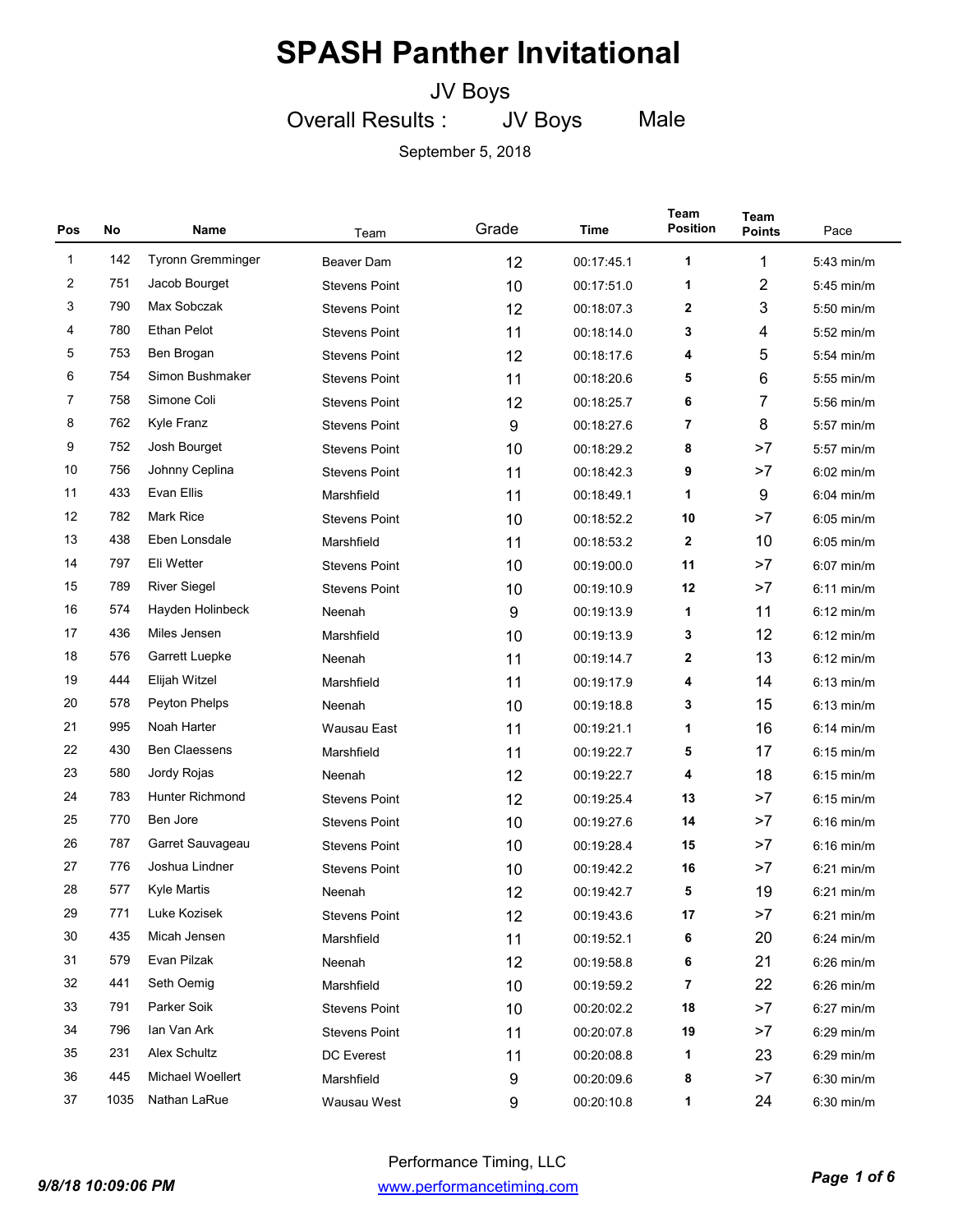### JV Boys

JV Boys

Male

September 5, 2018

Overall Results :

| Pos | No   | Name                  | Team                     | Grade | Time       | Team<br><b>Position</b> | <b>Team</b><br><b>Points</b> | Pace         |
|-----|------|-----------------------|--------------------------|-------|------------|-------------------------|------------------------------|--------------|
| 38  | 761  | Lucas Falkavage       | <b>Stevens Point</b>     | 11    | 00:20:11.0 | 20                      | >7                           | $6:30$ min/m |
| 39  | 582  | Ben Sajbez            | Neenah                   | 9     | 00:20:11.5 | 7                       | 25                           | $6:30$ min/m |
| 40  | 209  | Aj Appel              | <b>DC</b> Everest        | 10    | 00:20:13.3 | 2                       | 26                           | $6:31$ min/m |
| 41  | 148  | Aaron Uhrich          | <b>Beaver Dam</b>        | 10    | 00:20:13.7 | 2                       | 27                           | $6:31$ min/m |
| 42  | 772  | Reece Kulger          | <b>Stevens Point</b>     | 9     | 00:20:18.6 | 21                      | >7                           | $6:33$ min/m |
| 43  | 210  | Deven Bapp            | DC Everest               | 10    | 00:20:19.4 | 3                       | 28                           | $6:33$ min/m |
| 44  | 799  | Tyler Wietrzykowski   | <b>Stevens Point</b>     | 11    | 00:20:20.8 | 22                      | >7                           | $6:33$ min/m |
| 45  | 757  | <b>Riley Cisewski</b> | <b>Stevens Point</b>     | 12    | 00:20:21.6 | 23                      | >7                           | $6:34$ min/m |
| 46  | 143  | Jack Heier            | <b>Beaver Dam</b>        | 10    | 00:20:21.8 | 3                       | 29                           | 6:34 min/m   |
| 47  | 784  | <b>Andrew Ross</b>    | <b>Stevens Point</b>     | 11    | 00:20:27.9 | 24                      | >7                           | $6:36$ min/m |
| 48  | 540  | Joshua Hallas         | Mosinee                  | 10    | 00:20:32.3 | 1                       | 30                           | 6:37 min/m   |
| 49  | 432  | <b>Isaac Eberl</b>    | Marshfield               | 11    | 00:20:32.6 | 9                       | >7                           | 6:37 min/m   |
| 50  | 1040 | Caleb Vandenberg      | Wausau West              | 11    | 00:20:36.5 | 2                       | 31                           | $6:38$ min/m |
| 51  | 948  | <b>Brock Sanger</b>   | Waupaca                  | 11    | 00:20:37.9 | 1                       | 32                           | $6:39$ min/m |
| 52  | 1116 | Sawyer Weidman        | Wisconsin Rapids Lincoln | 11    | 00:20:39.7 | 1                       | 33                           | $6:39$ min/m |
| 53  | 773  | Max Kvatek            | <b>Stevens Point</b>     | 10    | 00:20:39.8 | 25                      | >7                           | $6:39$ min/m |
| 54  | 778  | Ethan Massey          | <b>Stevens Point</b>     | 11    | 00:20:41.8 | 26                      | >7                           | 6:40 min/m   |
| 55  | 775  | Tye Lepak             | <b>Stevens Point</b>     | 9     | 00:20:44.2 | 27                      | >7                           | 6:41 min/m   |
| 56  | 1034 | Joey Knauf            | Wausau West              | 9     | 00:20:46.4 | 3                       | 34                           | $6:42$ min/m |
| 57  | 1033 | Cole Knapp            | Wausau West              | 11    | 00:20:47.4 | 4                       | 35                           | $6:42$ min/m |
| 58  | 1037 | Sawyer Mork           | Wausau West              | 10    | 00:20:47.4 | 5                       | 36                           | $6:42$ min/m |
| 59  | 1109 | Simeon Hauke          | Wisconsin Rapids Lincoln | 9     | 00:20:49.4 | 2                       | 37                           | $6:43$ min/m |
| 60  | 674  | Mason Raasch          | Port Washington          | 9     | 00:20:53.7 | 1                       | 38                           | 6:44 min/m   |
| 61  | 785  | <b>Elliot Sankey</b>  | <b>Stevens Point</b>     | 11    | 00:20:54.6 | 28                      | >7                           | 6:44 min/m   |
| 62  | 141  | Isaiah Gremminger     | Beaver Dam               | 10    | 00:20:55.2 | 4                       | 39                           | $6:44$ min/m |
| 63  | 676  | <b>Jack Williams</b>  | Port Washington          | 12    | 00:21:00.9 | 2                       | 40                           | $6:46$ min/m |
| 64  | 1032 | Kian Garske           | Wausau West              | 10    | 00:21:01.2 | 6                       | 41                           | $6:46$ min/m |
| 65  | 232  | Lukas Wolosek         | <b>DC</b> Everest        | 11    | 00:21:01.4 | 4                       | 42                           | 6:46 min/m   |
| 66  | 140  | Ryan Falkinham        | Beaver Dam               | 12    | 00:21:02.5 | 5                       | 43                           | 6:47 min/m   |
| 67  | 229  | Sean Powers           | DC Everest               | 9     | 00:21:02.8 | 5                       | 44                           | 6:47 min/m   |
| 68  | 230  | Herbie Richardson     | DC Everest               | 12    | 00:21:03.4 | 6                       | 45                           | $6:47$ min/m |
| 69  | 1041 | Noah Wildman          | Wausau West              | 10    | 00:21:04.4 | 7                       | 46                           | 6:47 min/m   |
| 70  | 506  | Casey Hoffman         | Merrill                  | 11    | 00:21:06.1 | 1                       | 47                           | 6:48 min/m   |
| 71  | 212  | Thomas Benishek       | DC Everest               | 10    | 00:21:06.2 | 7                       | 48                           | 6:48 min/m   |
| 72  | 149  | Eli Wilke             | Beaver Dam               | 11    | 00:21:06.3 | 6                       | 49                           | 6:48 min/m   |
| 73  | 227  | Jake Nelson           | DC Everest               | 11    | 00:21:06.5 | 8                       | >7                           | 6:48 min/m   |
| 74  | 511  | Kurtis Schulz         | Merrill                  | 11    | 00:21:08.9 | 2                       | 50                           | 6:49 min/m   |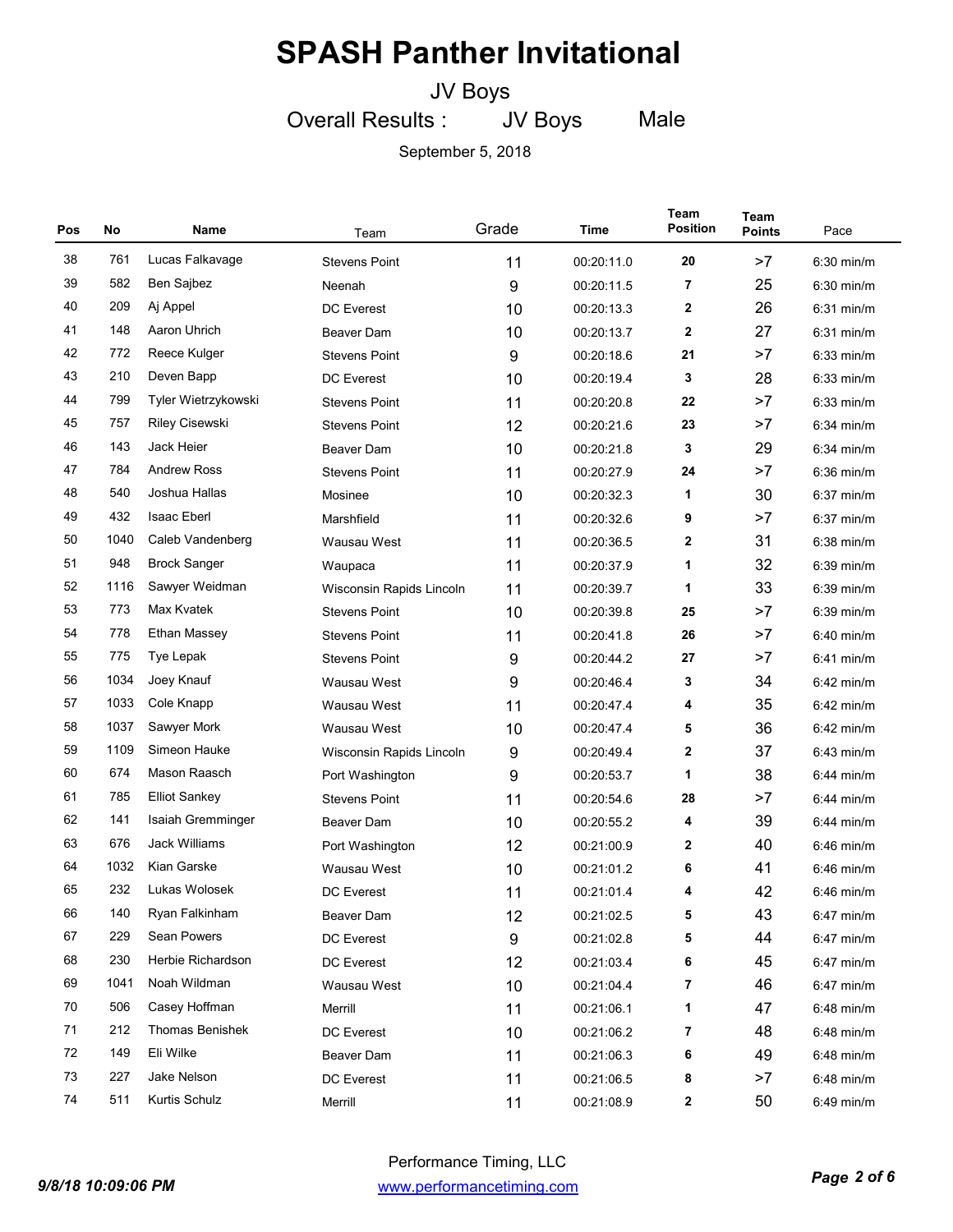JV Boys

Male

JV Boys

September 5, 2018

Overall Results :

| Pos | No   | Name                   | Team                     | Grade | Time       | Team<br><b>Position</b> | Team<br><b>Points</b> | Pace         |
|-----|------|------------------------|--------------------------|-------|------------|-------------------------|-----------------------|--------------|
| 75  | 769  | Truman Johnson         | <b>Stevens Point</b>     | 11    | 00:21:08.9 | 29                      | >7                    | $6:49$ min/m |
| 76  | 670  | Antonio Feciskonin     | Port Washington          | 12    | 00:21:09.9 | 3                       | 51                    | $6:49$ min/m |
| 77  | 1112 | Jacob Khang            | Wisconsin Rapids Lincoln | 9     | 00:21:10.6 | 3                       | 52                    | $6:49$ min/m |
| 78  | 1031 | Sam Edmondson          | Wausau West              | 10    | 00:21:11.4 | 8                       | >7                    | $6:50$ min/m |
| 79  | 673  | <b>Blake Peiffer</b>   | Port Washington          | 11    | 00:21:14.7 | 4                       | 53                    | $6:51$ min/m |
| 80  | 146  | Daniel Lugo            | <b>Beaver Dam</b>        | 10    | 00:21:18.4 | 7                       | 54                    | $6:52$ min/m |
| 81  | 994  | <b>Isaac Guerink</b>   | Wausau East              | 12    | 00:21:21.5 | 2                       | 55                    | $6:53$ min/m |
| 82  | 219  | Ethan Goethel          | <b>DC</b> Everest        | 10    | 00:21:22.4 | 9                       | >7                    | $6:53$ min/m |
| 83  | 989  | Henry Bennett          | Wausau East              | 10    | 00:21:23.1 | 3                       | 56                    | $6:53$ min/m |
| 84  | 226  | Aidan Morgan           | <b>DC</b> Everest        | 9     | 00:21:23.5 | 10                      | >7                    | $6:54$ min/m |
| 85  | 767  | <b>Trevor Herman</b>   | <b>Stevens Point</b>     | 9     | 00:21:24.7 | 30                      | >7                    | 6:54 min/m   |
| 86  | 498  | Carter Bayer           | Merrill                  | 11    | 00:21:25.5 | 3                       | 57                    | $6:54$ min/m |
| 87  | 943  | <b>Riley Downs</b>     | Waupaca                  | 9     | 00:21:26.7 | 2                       | 58                    | $6:55$ min/m |
| 88  | 777  | Payton Marki           | <b>Stevens Point</b>     | 11    | 00:21:27.5 | 31                      | >7                    | $6:55$ min/m |
| 89  | 145  | Nicholas Kuntz         | Beaver Dam               | 11    | 00:21:27.9 | 8                       | >7                    | 6:55 min/m   |
| 90  | 503  | David Golisch          | Merrill                  | 9     | 00:21:31.7 | 4                       | 59                    | $6:56$ min/m |
| 91  | 1036 | Reuben Mathias         | Wausau West              | 10    | 00:21:31.7 | 9                       | >7                    | 6:56 min/m   |
| 92  | 992  | Julian DeCampos        | Wausau East              | 11    | 00:21:32.2 | 4                       | 60                    | $6:56$ min/m |
| 93  | 439  | David McKee            | Marshfield               | 9     | 00:21:32.3 | 10                      | >7                    | $6:56$ min/m |
| 94  | 1038 | <b>Jake Pease</b>      | Wausau West              | 9     | 00:21:34.9 | 10                      | >7                    | $6:57$ min/m |
| 95  | 750  | Gabe Bohlman           | <b>Stevens Point</b>     | 10    | 00:21:35.9 | 32                      | >7                    | 6:58 min/m   |
| 96  | 781  | <b>Seth Peters</b>     | <b>Stevens Point</b>     | 10    | 00:21:38.4 | 33                      | >7                    | $6:58$ min/m |
| 97  | 509  | <b>Ethan Schelbert</b> | Merrill                  | 11    | 00:21:38.5 | 5                       | 61                    | $6:58$ min/m |
| 98  | 793  | Jacob Tracy            | <b>Stevens Point</b>     | 11    | 00:21:39.0 | 34                      | >7                    | $6:59$ min/m |
| 99  | 763  | Noah Gaffney           | <b>Stevens Point</b>     | 11    | 00:21:42.3 | 35                      | >7                    | $7:00$ min/m |
| 100 | 715  | <b>Marcus Stalter</b>  | Rosholt                  | 9     | 00:21:42.5 | 1                       | $5$                   | $7:00$ min/m |
| 101 | 801  | <b>Brandon Zdroik</b>  | <b>Stevens Point</b>     | 9     | 00:21:44.2 | 36                      | >7                    | $7:00$ min/m |
| 102 | 671  | Jacob Meier            | Port Washington          | 9     | 00:21:44.4 | 5                       | 62                    | 7:00 min/m   |
| 103 | 1039 | Mason Sorenson         | Wausau West              | 10    | 00:21:45.6 | 11                      | >7                    | 7:01 min/m   |
| 104 | 431  | Caden Dennee           | Marshfield               | 12    | 00:21:46.6 | 11                      | >7                    | 7:01 min/m   |
| 105 | 542  | Jackson Swita          | Mosinee                  | 11    | 00:21:47.7 | 2                       | 63                    | 7:01 min/m   |
| 106 | 675  | Austin Sommer          | Port Washington          | 12    | 00:21:48.8 | 6                       | 64                    | 7:02 min/m   |
| 107 | 214  | Keegan Bohlman         | DC Everest               | 10    | 00:21:50.2 | 11                      | >7                    | 7:02 min/m   |
| 108 | 222  | Will Hagedorn          | DC Everest               | 9     | 00:21:51.3 | 12                      | >7                    | 7:03 min/m   |
| 109 | 541  | Lucas Simonis          | Mosinee                  | 10    | 00:21:56.8 | 3                       | 65                    | 7:04 min/m   |
| 110 | 218  | Aidan Earll            | DC Everest               | 10    | 00:21:58.8 | 13                      | >7                    | 7:05 min/m   |
| 111 | 940  | Derek Bell             | Waupaca                  | 10    | 00:22:03.1 | 3                       | 66                    | 7:06 min/m   |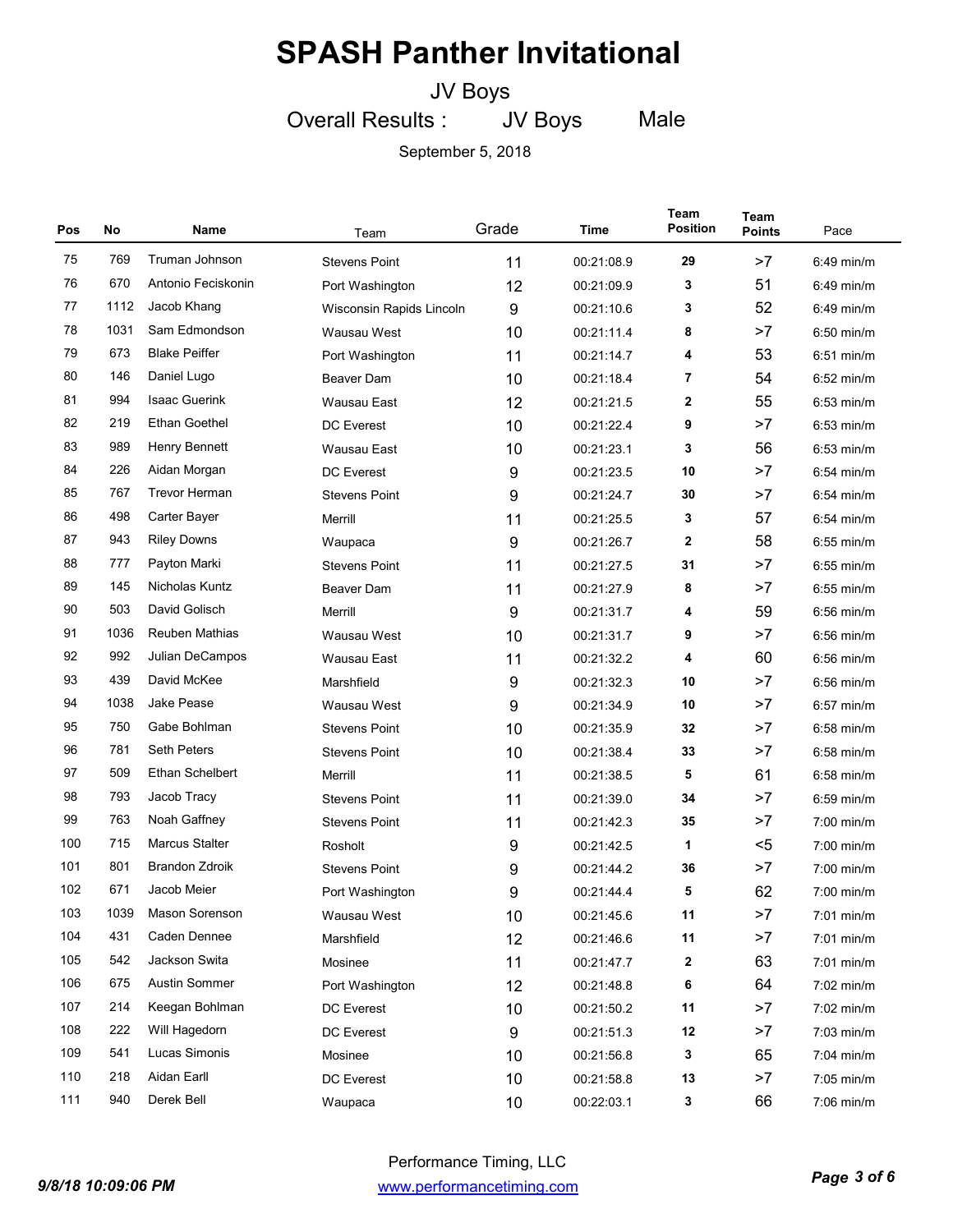### JV Boys

Overall Results : JV Boys Male

| Pos | No   | Name                    | Team                     | Grade | Time       | <b>Team</b><br><b>Position</b> | Team<br><b>Points</b> | Pace                 |
|-----|------|-------------------------|--------------------------|-------|------------|--------------------------------|-----------------------|----------------------|
| 112 | 1108 | Lukus Erickson          | Wisconsin Rapids Lincoln | 10    | 00:22:15.7 | 4                              | 67                    | $7:10$ min/m         |
| 113 | 1042 | Jordan Wooldridge       | Wausau West              | 10    | 00:22:18.7 | 12                             | >7                    | $7:11$ min/m         |
| 114 | 990  | Ethan Bjerke            | Wausau East              | 10    | 00:22:20.4 | 5                              | 68                    | $7:12 \text{ min/m}$ |
| 115 | 221  | Sam Hagedorn            | <b>DC</b> Everest        | 12    | 00:22:21.8 | 14                             | >7                    | $7:12 \text{ min/m}$ |
| 116 | 765  | Hugh Gunderson          | <b>Stevens Point</b>     | 11    | 00:22:22.0 | 37                             | >7                    | $7:12$ min/m         |
| 117 | 537  | Jaxsen Birnbaum         | Mosinee                  | 10    | 00:22:25.9 | 4                              | 69                    | $7:14$ min/m         |
| 118 | 800  | Benji Wolf              | <b>Stevens Point</b>     | 12    | 00:22:26.2 | 38                             | >7                    | $7:14$ min/m         |
| 119 | 499  | <b>Austin Dahl</b>      | Merrill                  | 11    | 00:22:31.5 | 6                              | 70                    | $7:15 \text{ min/m}$ |
| 120 | 945  | <b>Brock Keil</b>       | Waupaca                  | 9     | 00:22:31.8 | 4                              | 71                    | 7:16 min/m           |
| 121 | 1001 | lan Raddatz             | Wausau East              | 12    | 00:22:32.9 | 6                              | 72                    | $7:16$ min/m         |
| 122 | 223  | Michael Knoll           | <b>DC</b> Everest        | 12    | 00:22:35.9 | 15                             | >7                    | $7:17$ min/m         |
| 123 | 1004 | <b>Xander Williams</b>  | Wausau East              | 10    | 00:22:37.9 | 7                              | 73                    | $7:18$ min/m         |
| 124 | 1114 | Landon Malsom           | Wisconsin Rapids Lincoln | 12    | 00:22:41.2 | 5                              | 74                    | 7:19 min/m           |
| 125 | 1000 | <b>Blake Raddatz</b>    | Wausau East              | 10    | 00:22:41.9 | 8                              | >7                    | $7:19$ min/m         |
| 126 | 539  | Isaiah Cox              | Mosinee                  | 12    | 00:22:42.7 | 5                              | 75                    | $7:19$ min/m         |
| 127 | 795  | <b>Mason Turner</b>     | <b>Stevens Point</b>     | 9     | 00:22:43.2 | 39                             | >7                    | $7:19$ min/m         |
| 128 | 942  | Sam Christie            | Waupaca                  | 12    | 00:22:48.2 | 5                              | 76                    | $7:21$ min/m         |
| 129 | 144  | Zachary Johnson         | <b>Beaver Dam</b>        | 10    | 00:22:49.4 | 9                              | >7                    | $7:21$ min/m         |
| 130 | 500  | <b>Ben Freyer</b>       | Merrill                  | 9     | 00:22:50.4 | 7                              | 77                    | $7:22$ min/m         |
| 131 | 760  | AJ Earnest              | <b>Stevens Point</b>     | 9     | 00:22:52.3 | 40                             | >7                    | 7:22 min/m           |
| 132 | 616  | Jake Aiello             | <b>Northland Pines</b>   | 9     | 00:22:53.9 | 1                              | 78                    | $7:23$ min/m         |
| 133 | 749  | Parker Bluer            | <b>Stevens Point</b>     | 9     | 00:22:58.9 | 41                             | >7                    | $7:24$ min/m         |
| 134 | 440  | <b>Trey Montalvo</b>    | Marshfield               | 10    | 00:23:02.5 | 12                             | >7                    | $7:25$ min/m         |
| 135 | 1030 | Derick Bailey           | Wausau West              | 9     | 00:23:04.9 | 13                             | >7                    | 7:26 min/m           |
| 136 | 147  | <b>Patrick Schuster</b> | <b>Beaver Dam</b>        | 11    | 00:23:05.4 | 10                             | >7                    | $7:26$ min/m         |
| 137 | 437  | Tyler Katzenberger      | Marshfield               | 11    | 00:23:08.2 | 13                             | >7                    | $7:27$ min/m         |
| 138 | 220  | Jason Guoin             | <b>DC</b> Everest        | 9     | 00:23:14.9 | 16                             | >7                    | 7:29 min/m           |
| 139 | 1110 | Aric Heineck            | Wisconsin Rapids Lincoln | 12    | 00:23:15.2 | 6                              | 79                    | $7:30$ min/m         |
| 140 | 766  | <b>Bryce Herman</b>     | <b>Stevens Point</b>     | 11    | 00:23:21.3 | 42                             | >7                    | 7:32 min/m           |
| 141 | 774  | Keegan Leahy            | <b>Stevens Point</b>     | 11    | 00:23:24.9 | 43                             | >7                    | 7:33 min/m           |
| 142 | 538  | Eli Bruess              | Mosinee                  | 10    | 00:23:30.5 | 6                              | 80                    | 7:35 min/m           |
| 143 | 1002 | Chase Sanders           | Wausau East              | 12    | 00:23:35.4 | 9                              | >7                    | 7:36 min/m           |
| 144 | 505  | Calen Hoeppner          | Merrill                  | 9     | 00:23:39.6 | 8                              | >7                    | 7:37 min/m           |
| 145 | 211  | Cody Barwick            | DC Everest               | 10    | 00:23:42.3 | 17                             | >7                    | 7:38 min/m           |
| 146 | 798  | <b>Tyler Whitney</b>    | <b>Stevens Point</b>     | 10    | 00:23:42.5 | 44                             | >7                    | 7:38 min/m           |
| 147 | 443  | Drake White-Bergy       | Marshfield               | 11    | 00:23:46.4 | 14                             | >7                    | 7:40 min/m           |
| 148 | 311  | Carson Munoz            | Iola-Scandinavia         | 9     | 00:23:47.9 | 1                              | $5$                   | 7:40 min/m           |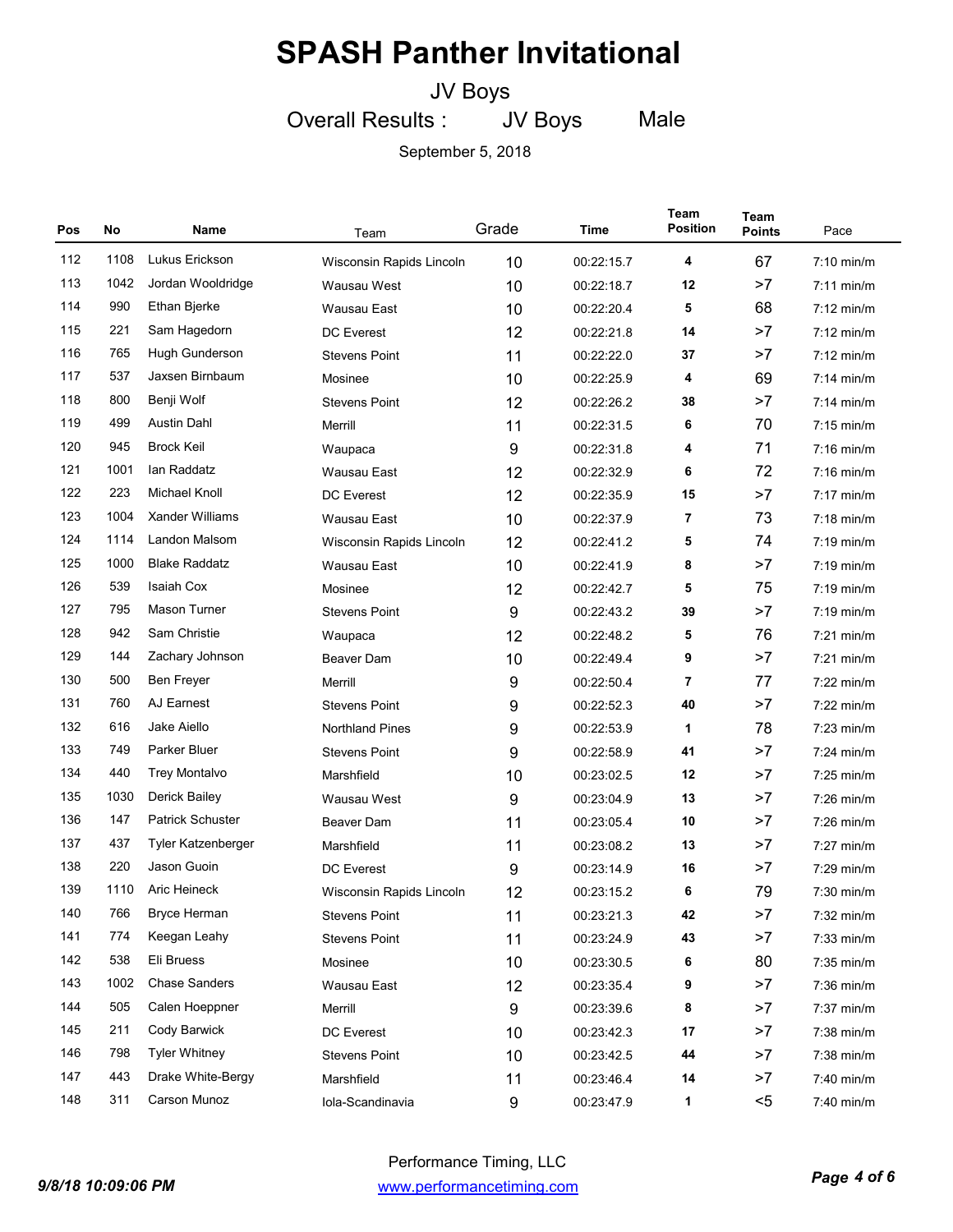JV Boys

Overall Results : JV Boys Male

| Pos | No   | Name                   | Team                     | Grade | Time       | Team<br><b>Position</b> | Team<br><b>Points</b> | Pace         |
|-----|------|------------------------|--------------------------|-------|------------|-------------------------|-----------------------|--------------|
| 149 | 786  | Eddie Sapa             | <b>Stevens Point</b>     | 9     | 00:23:48.6 | 45                      | >7                    | 7:40 min/m   |
| 150 | 759  | Logan Collins          | <b>Stevens Point</b>     | 9     | 00:23:55.4 | 46                      | >7                    | $7:43$ min/m |
| 151 | 1113 | Zach Kulinski          | Wisconsin Rapids Lincoln | 9     | 00:23:56.2 | 7                       | 81                    | $7:43$ min/m |
| 152 | 427  | Ethan Baka             | Marshfield               | 10    | 00:24:04.7 | 15                      | >7                    | $7:46$ min/m |
| 153 | 507  | Journey Hoyt           | Merrill                  | 9     | 00:24:05.7 | 9                       | >7                    | 7:46 min/m   |
| 154 | 999  | Ben Myszka             | Wausau East              | 11    | 00:24:10.7 | 10                      | >7                    | $7:47$ min/m |
| 155 | 755  | Cade Casey             | <b>Stevens Point</b>     | 9     | 00:24:16.2 | 47                      | >7                    | $7:49$ min/m |
| 156 | 429  | Kennan Chojnacki       | Marshfield               | 9     | 00:24:19.6 | 16                      | >7                    | $7:50$ min/m |
| 157 | 779  | Evan Milkowski         | <b>Stevens Point</b>     | 9     | 00:24:22.9 | 48                      | >7                    | $7:51$ min/m |
| 158 | 997  | Ross Hobson            | Wausau East              | 9     | 00:24:25.1 | 11                      | >7                    | $7:52$ min/m |
| 159 | 233  | Ethan Zunker           | <b>DC</b> Everest        | 9     | 00:24:27.9 | 18                      | >7                    | $7:53$ min/m |
| 160 | 446  | Michael Wright         | Marshfield               | 10    | 00:24:40.2 | 17                      | >7                    | $7:57$ min/m |
| 161 | 618  | <b>Sheldon Dumas</b>   | <b>Northland Pines</b>   | 9     | 00:24:40.2 | 2                       | 82                    | 7:57 min/m   |
| 162 | 617  | <b>Tyler Barber</b>    | <b>Northland Pines</b>   | 9     | 00:24:46.8 | 3                       | 83                    | 7:59 min/m   |
| 163 | 501  | Alex Gehrke            | Merrill                  | 11    | 00:24:56.8 | 10                      | >7                    | $8:02$ min/m |
| 164 | 794  | Daniel Truty           | <b>Stevens Point</b>     | 12    | 00:24:57.0 | 49                      | >7                    | $8:02$ min/m |
| 165 | 428  | Cole Behslich          | Marshfield               | 12    | 00:25:06.4 | 18                      | >7                    | 8:05 min/m   |
| 166 | 225  | Dylan Miller           | <b>DC</b> Everest        | 10    | 00:25:06.5 | 19                      | >7                    | $8:05$ min/m |
| 167 | 620  | Logan Marquardt        | <b>Northland Pines</b>   | 9     | 00:25:12.1 | 4                       | 84                    | $8:07$ min/m |
| 168 | 764  | Sam Gargulak           | <b>Stevens Point</b>     | 9     | 00:25:50.2 | 50                      | >7                    | $8:20$ min/m |
| 169 | 1115 | Jack Weber             | Wisconsin Rapids Lincoln | 9     | 00:25:55.1 | 8                       | >7                    | $8:21$ min/m |
| 170 | 993  | <b>Carter Grimm</b>    | Wausau East              | 9     | 00:25:56.6 | 12                      | >7                    | $8:22$ min/m |
| 171 | 621  | <b>Nick Petreikis</b>  | <b>Northland Pines</b>   | 9     | 00:26:00.9 | 5                       | 85                    | $8:23$ min/m |
| 172 | 1005 | Ze Yang                | Wausau East              | 9     | 00:26:04.2 | 13                      | >7                    | $8:24$ min/m |
| 173 | 502  | David Genrich          | Merrill                  | 12    | 00:26:08.2 | 11                      | >7                    | 8:25 min/m   |
| 174 | 434  | Jacob Gilbertson       | Marshfield               | 12    | 00:26:08.7 | 19                      | >7                    | $8:26$ min/m |
| 175 | 213  | <b>Quentin Blair</b>   | <b>DC</b> Everest        | 12    | 00:26:12.4 | 20                      | >7                    | $8:27$ min/m |
| 176 | 998  | Nathan John            | Wausau East              | 11    | 00:26:13.8 | 14                      | >7                    | 8:27 min/m   |
| 177 | 944  | Ashton Hamm            | Waupaca                  | 10    | 00:26:25.4 | 6                       | 86                    | 8:31 min/m   |
| 178 | 508  | Adam Polak             | Merrill                  | 9     | 00:26:27.9 | 12                      | >7                    | 8:32 min/m   |
| 179 | 310  | Nick Louison           | Iola-Scandinavia         | 9     | 00:26:34.3 | 2                       | $5$                   | 8:34 min/m   |
| 180 | 947  | <b>Brett Nimmer</b>    | Waupaca                  | 9     | 00:26:45.4 | 7                       | 87                    | 8:37 min/m   |
| 181 | 224  | Dan Magnuson           | DC Everest               | 12    | 00:27:37.9 | 21                      | >7                    | 8:54 min/m   |
| 182 | 510  | <b>Trevor Schenzel</b> | Merrill                  | 10    | 00:28:05.2 | 13                      | >7                    | $9:03$ min/m |
| 183 | 619  | Zander Lowery          | Northland Pines          | 9     | 00:30:05.5 | 6                       | 88                    | $9:42$ min/m |
| 184 | 1111 | <b>Ben Houston</b>     | Wisconsin Rapids Lincoln | 12    | 00:33:10.7 | 9                       | >7                    | 10:42 min/m  |
| 185 | 941  | Austin Broker          | Waupaca                  | 10    | 00:37:34.6 | 8                       | >7                    | 12:07 min/m  |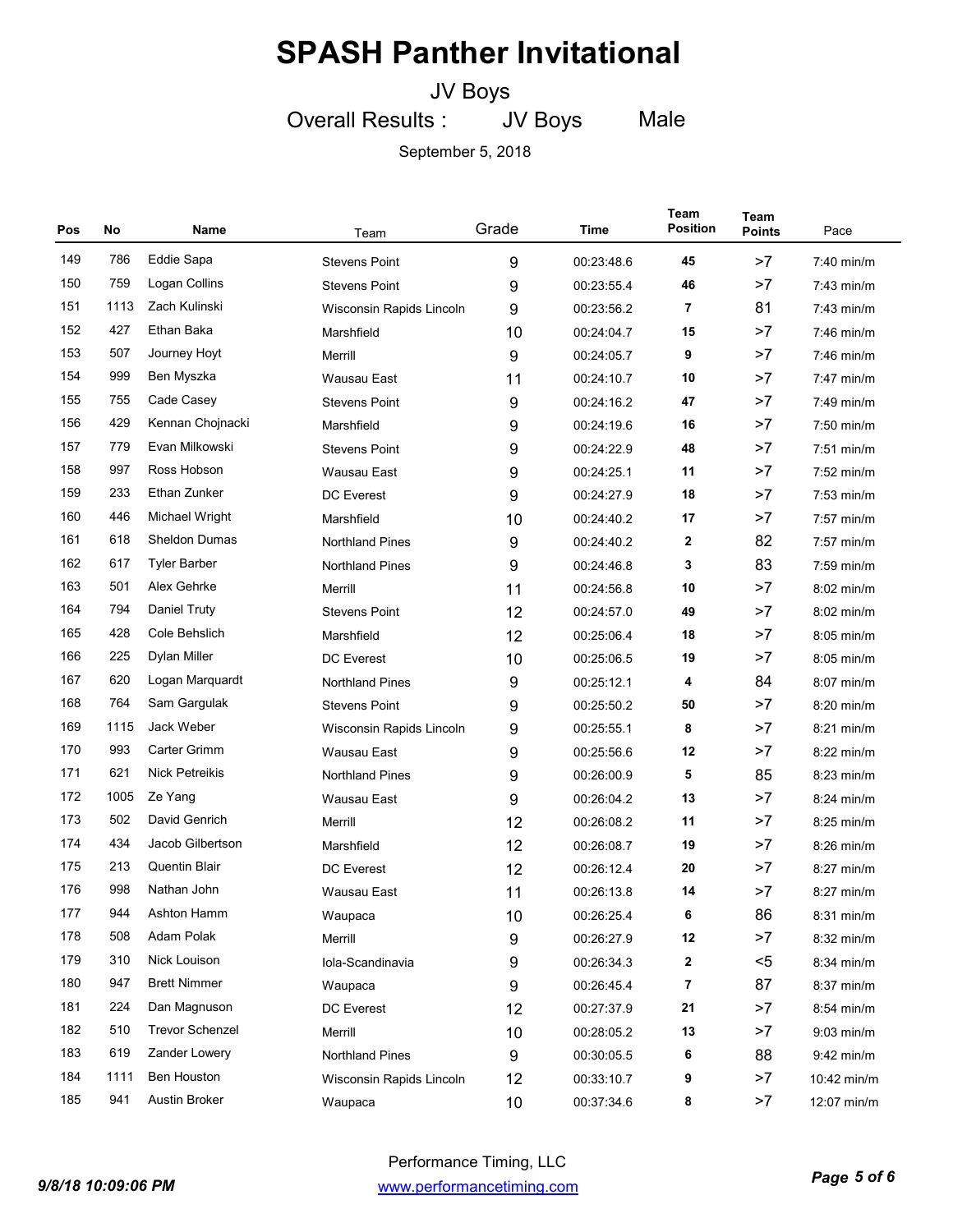### JV Boys

Overall Results : JV Boys Male

| Pos | No  | <b>Name</b>     | Team                 | Grade | Time       | Team<br><b>Position</b> | Team<br><b>Points</b> | Pace                  |
|-----|-----|-----------------|----------------------|-------|------------|-------------------------|-----------------------|-----------------------|
| 186 | 442 | Logan Seibel    | Marshfield           | 9     | 00:40:49.7 | 20                      | >7                    | $13:10$ min/m         |
| 187 | 792 | Collin Symonds  | <b>Stevens Point</b> | 9     | 00:49:14.2 | 51                      | >7                    | $15:52 \text{ min/m}$ |
| 188 | 991 | Dane Czerwinski | Wausau East          | 9     | 01:30:28.3 | 15                      | >7                    | $29:11 \text{ min/m}$ |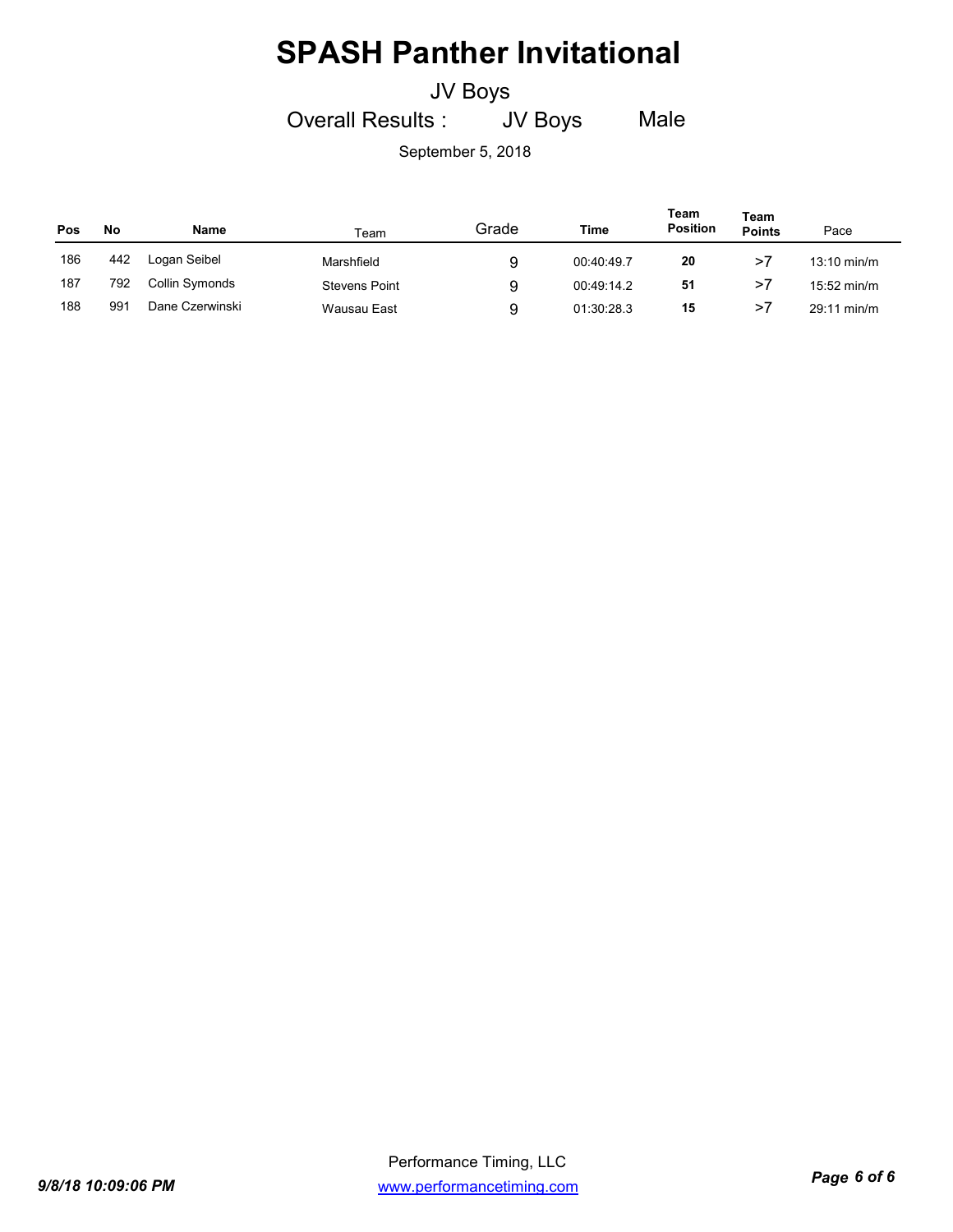### **Team Results JV Boys**

|                  | Team name: Stevens Point    |         |                        | Team result:20     | Team Pos:1         |
|------------------|-----------------------------|---------|------------------------|--------------------|--------------------|
|                  | <b>Team Pos Overall Pos</b> | Race No | Name                   | <b>Finish Time</b> | <b>Team Points</b> |
| 1                | 2                           | 751     | Jacob Bourget          | 00:17:52           | 2                  |
| $\boldsymbol{2}$ | 3                           | 790     | Max Sobczak            | 00:18:08           | 3                  |
| 3                | 4                           | 780     | <b>Ethan Pelot</b>     | 00:18:15           | 4                  |
| 4                | 5                           | 753     | Ben Brogan             | 00:18:18           | 5                  |
| 5                | 6                           | 754     | Simon Bushmaker        | 00:18:21           | 6                  |
| 6                | 7                           | 758     | Simone Coli            | 00:18:26           | $\boldsymbol{7}$   |
| 7                | 8                           | 762     | Kyle Franz             | 00:18:28           | 8                  |
| 8                | 9                           | 752     | Josh Bourget           | 00:18:30           | >7                 |
| 9                | 10                          | 756     | Johnny Ceplina         | 00:18:43           | >7                 |
| 10               | 12                          | 782     | <b>Mark Rice</b>       | 00:18:53           | >7                 |
| 11               | 14                          | 797     | Eli Wetter             | 00:19:01           | >7                 |
| 12               | 15                          | 789     | <b>River Siegel</b>    | 00:19:11           | >7                 |
| 13               | 24                          | 783     | <b>Hunter Richmond</b> | 00:19:26           | >7                 |
| 14               | 25                          | 770     | Ben Jore               | 00:19:28           | >7                 |
| 15               | 26                          | 787     | Garret Sauvageau       | 00:19:29           | >7                 |
| 16               | 27                          | 776     | Joshua Lindner         | 00:19:43           | >7                 |
| 17               | 29                          | 771     | Luke Kozisek           | 00:19:44           | >7                 |
| 18               | 33                          | 791     | Parker Soik            | 00:20:03           | >7                 |
| 19               | 34                          | 796     | Ian Van Ark            | 00:20:08           | >7                 |
| 20               | 38                          | 761     | Lucas Falkavage        | 00:20:12           | >7                 |
| 21               | 42                          | 772     | Reece Kulger           | 00:20:19           | >7                 |
| 22               | 44                          | 799     | Tyler Wietrzykowski    | 00:20:21           | >7                 |
| 23               | 45                          | 757     | <b>Riley Cisewski</b>  | 00:20:22           | >7                 |
| 24               | 47                          | 784     | <b>Andrew Ross</b>     | 00:20:28           | >7                 |
| 25               | 53                          | 773     | Max Kvatek             | 00:20:40           | >7                 |
| 26               | 54                          | 778     | Ethan Massey           | 00:20:42           | >7                 |
| 27               | 55                          | 775     | Tye Lepak              | 00:20:45           | >7                 |
| 28               | 61                          | 785     | <b>Elliot Sankey</b>   | 00:20:55           | >7                 |
| 29               | 75                          | 769     | Truman Johnson         | 00:21:09           | >7                 |
| 30               | 85                          | 767     | <b>Trevor Herman</b>   | 00:21:25           | >7                 |
| 31               | 88                          | 777     | Payton Marki           | 00:21:28           | >7                 |
| 32               | 95                          | 750     | Gabe Bohlman           | 00:21:36           | >7                 |
| 33               | 96                          | 781     | <b>Seth Peters</b>     | 00:21:39           | >7                 |
| 34               | 98                          | 793     | Jacob Tracy            | 00:21:40           | >7                 |
| 35               | 99                          | 763     | Noah Gaffney           | 00:21:43           | >7                 |
| 36               | 101                         | 801     | <b>Brandon Zdroik</b>  | 00:21:45           | >7                 |
| 37               | 116                         | 765     | Hugh Gunderson         | 00:22:23           | >7                 |
| 38               | 118                         | 800     | Benji Wolf             | 00:22:27           | >7                 |
| 39               | 127                         | 795     | <b>Mason Turner</b>    | 00:22:44           | >7                 |
| 40               | 131                         | 760     | AJ Earnest             | 00:22:53           | >7                 |
| 41               | 133                         | 749     | Parker Bluer           | 00:22:59           | >7                 |
| 42               | 140                         | 766     | <b>Bryce Herman</b>    | 00:23:22           | >7                 |
| 43               | 141                         | 774     | Keegan Leahy           | 00:23:25           | $>\!\!7$           |
| 44               | 146                         | 798     | <b>Tyler Whitney</b>   | 00:23:43           | ${>}7$             |
| 45               | 149                         | 786     | Eddie Sapa             | 00:23:49           | ${>}7$             |
| 46               | 150                         | 759     | Logan Collins          | 00:23:56           | $>7$               |
| 47               | 155                         | 755     | Cade Casey             | 00:24:17           | ${>}7$             |
| 48               | 157                         | 779     | Evan Milkowski         | 00:24:23           | $>7$               |
| 49               | 164                         | 794     | Daniel Truty           | 00:24:58           | $>7$               |
| 50               | 168                         | 764     | Sam Gargulak           | 00:25:51           | $>7$               |
| 51               | 187                         | 792     | Collin Symonds         | 00:49:15           | $>7$               |
|                  |                             |         |                        |                    |                    |

| Team name: <b>Marshfield</b>                          | Team result:62     | Team Pos:2         |
|-------------------------------------------------------|--------------------|--------------------|
| <b>Team Pos Overall Pos</b><br>Race No<br><b>Name</b> | <b>Finish Time</b> | <b>Team Points</b> |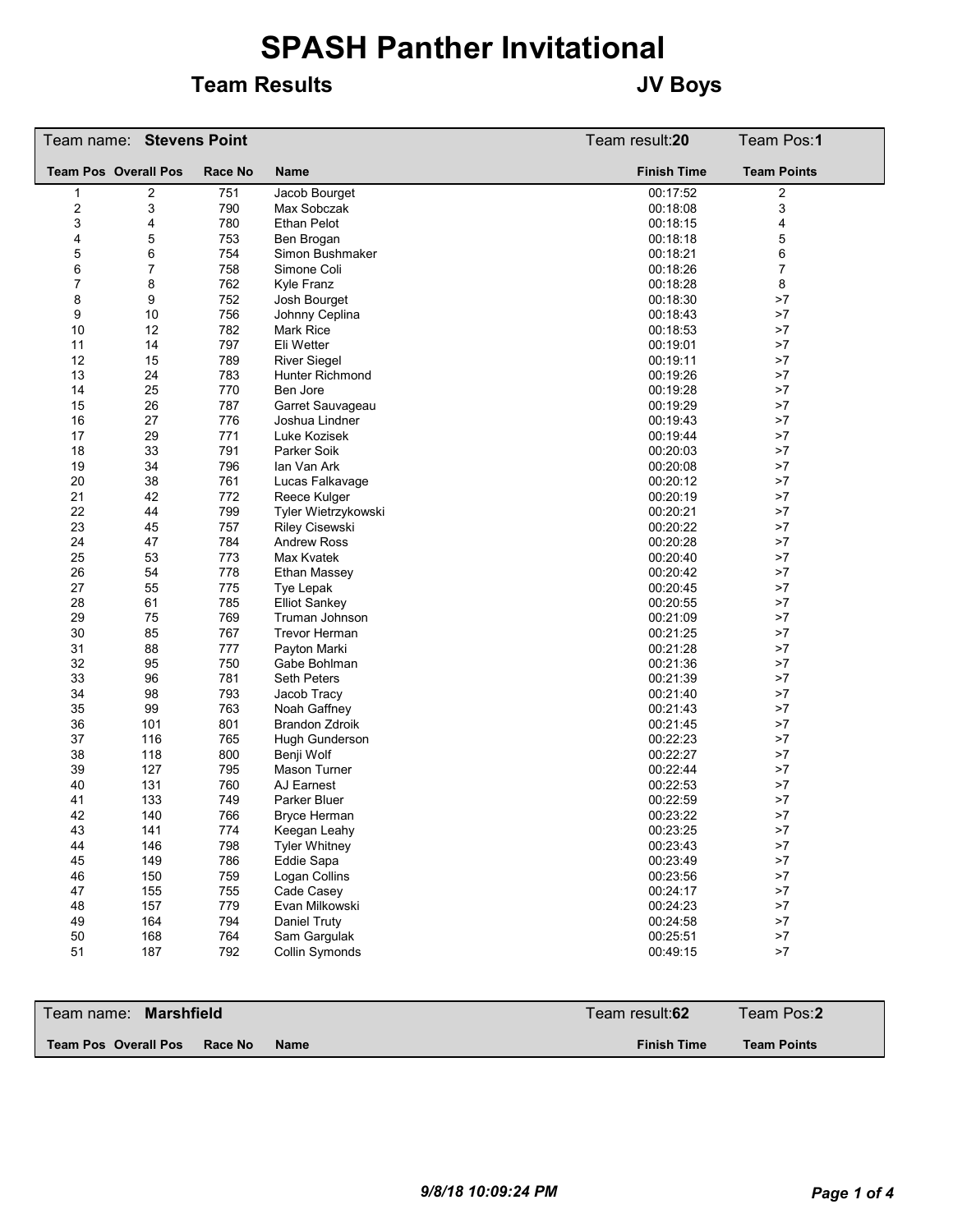| Team name:              | <b>Marshfield</b>           |         |                           | Team result:62     | Team Pos:2         |
|-------------------------|-----------------------------|---------|---------------------------|--------------------|--------------------|
|                         | <b>Team Pos Overall Pos</b> | Race No | <b>Name</b>               | <b>Finish Time</b> | <b>Team Points</b> |
|                         | 11                          | 433     | Evan Ellis                | 00:18:50           | 9                  |
| $\overline{\mathbf{c}}$ | 13                          | 438     | Eben Lonsdale             | 00:18:54           | 10                 |
| 3                       | 17                          | 436     | Miles Jensen              | 00:19:14           | 12                 |
| 4                       | 19                          | 444     | Elijah Witzel             | 00:19:18           | 14                 |
| 5                       | 22                          | 430     | <b>Ben Claessens</b>      | 00:19:23           | 17                 |
| 6                       | 30                          | 435     | Micah Jensen              | 00:19:53           | 20                 |
|                         | 32                          | 441     | Seth Oemig                | 00:20:00           | 22                 |
| 8                       | 36                          | 445     | Michael Woellert          | 00:20:10           | >7                 |
| 9                       | 49                          | 432     | <b>Isaac Eberl</b>        | 00:20:33           | >7                 |
| 10                      | 93                          | 439     | David McKee               | 00:21:33           | >7                 |
| 11                      | 104                         | 431     | Caden Dennee              | 00:21:47           | >7                 |
| 12                      | 134                         | 440     | <b>Trey Montalvo</b>      | 00:23:03           | >7                 |
| 13                      | 137                         | 437     | <b>Tyler Katzenberger</b> | 00:23:09           | >7                 |
| 14                      | 147                         | 443     | Drake White-Bergy         | 00:23:47           | >7                 |
| 15                      | 152                         | 427     | Ethan Baka                | 00:24:05           | >7                 |
| 16                      | 156                         | 429     | Kennan Chojnacki          | 00:24:20           | >7                 |
| 17                      | 160                         | 446     | Michael Wright            | 00:24:41           | >7                 |
| 18                      | 165                         | 428     | Cole Behslich             | 00:25:07           | >7                 |
| 19                      | 174                         | 434     | Jacob Gilbertson          | 00:26:09           | >7                 |
| 20                      | 186                         | 442     | Logan Seibel              | 00:40:50           | >7                 |

|   | Team name: Neenah           |         |                    | Team result:76     | Team Pos:3         |
|---|-----------------------------|---------|--------------------|--------------------|--------------------|
|   | <b>Team Pos Overall Pos</b> | Race No | <b>Name</b>        | <b>Finish Time</b> | <b>Team Points</b> |
|   | 16                          | 574     | Hayden Holinbeck   | 00:19:14           | 11                 |
|   | 18                          | 576     | Garrett Luepke     | 00:19:15           | 13                 |
| 3 | 20                          | 578     | Peyton Phelps      | 00:19:19           | 15                 |
| 4 | 23                          | 580     | Jordy Rojas        | 00:19:23           | 18                 |
| 5 | 28                          | 577     | <b>Kyle Martis</b> | 00:19:43           | 19                 |
| 6 | 31                          | 579     | Evan Pilzak        | 00:19:59           | 21                 |
|   | 39                          | 582     | Ben Sajbez         | 00:20:12           | 25                 |

|    | Team name: Beaver Dam       |         | Team result: <b>139</b>  | Team Pos:4         |                    |
|----|-----------------------------|---------|--------------------------|--------------------|--------------------|
|    | <b>Team Pos Overall Pos</b> | Race No | <b>Name</b>              | <b>Finish Time</b> | <b>Team Points</b> |
|    |                             | 142     | <b>Tyronn Gremminger</b> | 00:17:46           |                    |
|    | 41                          | 148     | Aaron Uhrich             | 00:20:14           | 27                 |
|    | 46                          | 143     | Jack Heier               | 00:20:22           | 29                 |
| 4  | 62                          | 141     | Isaiah Gremminger        | 00:20:56           | 39                 |
| 5  | 66                          | 140     | Ryan Falkinham           | 00:21:03           | 43                 |
| 6  | 72                          | 149     | Eli Wilke                | 00:21:07           | 49                 |
|    | 80                          | 146     | Daniel Lugo              | 00:21:19           | 54                 |
| 8  | 89                          | 145     | Nicholas Kuntz           | 00:21:28           | >7                 |
| 9  | 129                         | 144     | Zachary Johnson          | 00:22:50           | >7                 |
| 10 | 136                         | 147     | <b>Patrick Schuster</b>  | 00:23:06           | >7                 |

|    | Team name: <b>Wausau West</b> |         |                   | Team result:160    | Team Pos:5         |
|----|-------------------------------|---------|-------------------|--------------------|--------------------|
|    | <b>Team Pos Overall Pos</b>   | Race No | <b>Name</b>       | <b>Finish Time</b> | <b>Team Points</b> |
|    | 37                            | 1035    | Nathan LaRue      | 00:20:11           | 24                 |
| 2  | 50                            | 1040    | Caleb Vandenberg  | 00:20:37           | 31                 |
| 3  | 56                            | 1034    | Joey Knauf        | 00:20:47           | 34                 |
| 4  | 57                            | 1033    | Cole Knapp        | 00:20:48           | 35                 |
| 5  | 58                            | 1037    | Sawyer Mork       | 00:20:48           | 36                 |
| 6  | 64                            | 1032    | Kian Garske       | 00:21:02           | 41                 |
|    | 69                            | 1041    | Noah Wildman      | 00:21:05           | 46                 |
| 8  | 78                            | 1031    | Sam Edmondson     | 00:21:12           | >7                 |
| 9  | 91                            | 1036    | Reuben Mathias    | 00:21:32           | >7                 |
| 10 | 94                            | 1038    | Jake Pease        | 00:21:35           | >7                 |
| 11 | 103                           | 1039    | Mason Sorenson    | 00:21:46           | >7                 |
| 12 | 113                           | 1042    | Jordan Wooldridge | 00:22:19           | >7                 |
| 13 | 135                           | 1030    | Derick Bailev     | 00:23:05           | >7                 |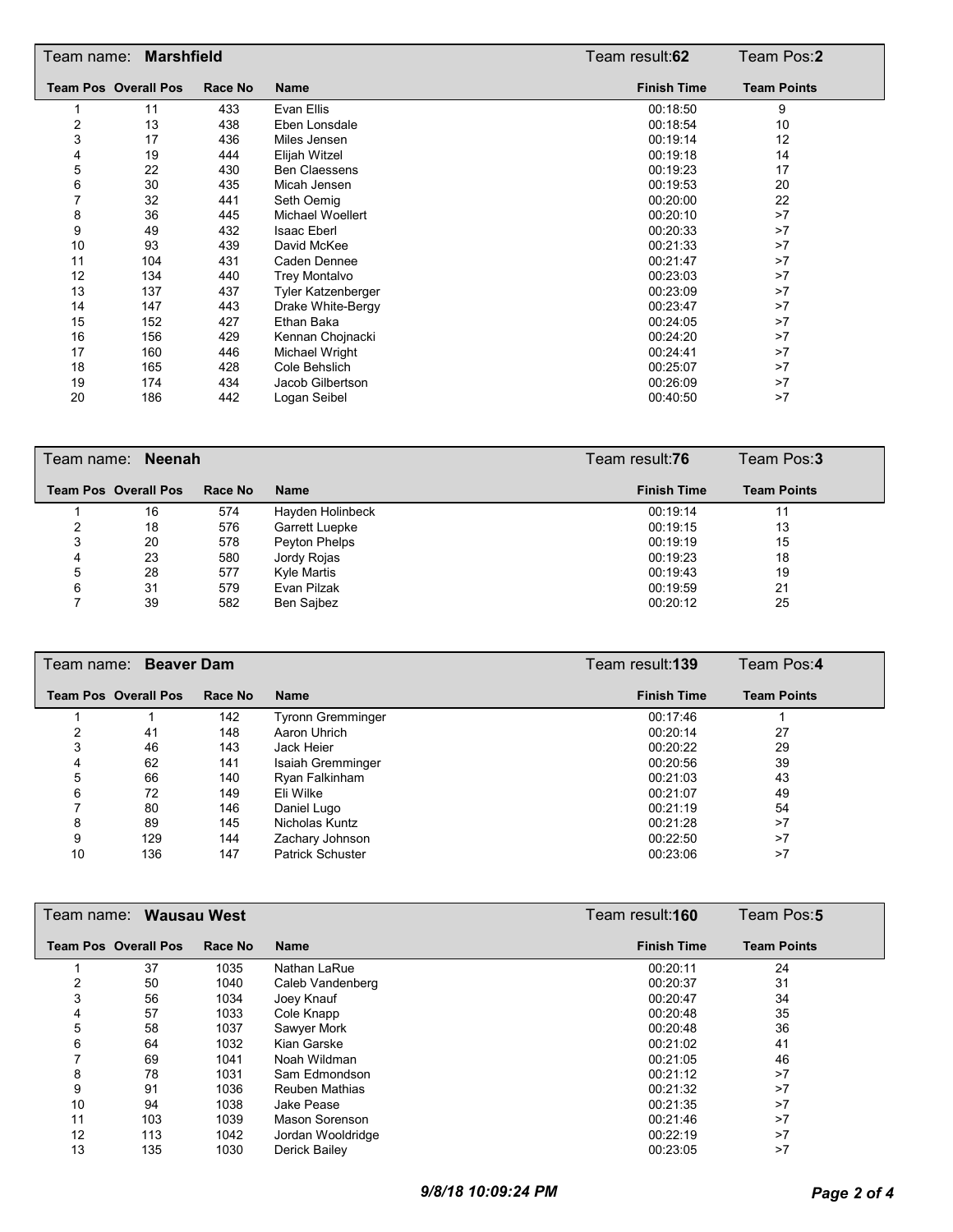**Team Pos Overall Pos Race No Name Finish Time**

**Team Points**

|    | Team name: DC Everest       |         |                        | Team result: <b>163</b> | Team Pos:6         |  |
|----|-----------------------------|---------|------------------------|-------------------------|--------------------|--|
|    | <b>Team Pos Overall Pos</b> | Race No | <b>Name</b>            | <b>Finish Time</b>      | <b>Team Points</b> |  |
|    | 35                          | 231     | Alex Schultz           | 00:20:09                | 23                 |  |
| 2  | 40                          | 209     | Aj Appel               | 00:20:14                | 26                 |  |
| 3  | 43                          | 210     | Deven Bapp             | 00:20:20                | 28                 |  |
| 4  | 65                          | 232     | Lukas Wolosek          | 00:21:02                | 42                 |  |
| 5  | 67                          | 229     | Sean Powers            | 00:21:03                | 44                 |  |
| 6  | 68                          | 230     | Herbie Richardson      | 00:21:04                | 45                 |  |
|    | 71                          | 212     | <b>Thomas Benishek</b> | 00:21:07                | 48                 |  |
| 8  | 73                          | 227     | Jake Nelson            | 00:21:07                | >7                 |  |
| 9  | 82                          | 219     | <b>Ethan Goethel</b>   | 00:21:23                | >7                 |  |
| 10 | 84                          | 226     | Aidan Morgan           | 00:21:24                | >7                 |  |
| 11 | 107                         | 214     | Keegan Bohlman         | 00:21:51                | >7                 |  |
| 12 | 108                         | 222     | Will Hagedorn          | 00:21:52                | >7                 |  |
| 13 | 110                         | 218     | Aidan Earll            | 00:21:59                | >7                 |  |
| 14 | 115                         | 221     | Sam Hagedorn           | 00:22:22                | >7                 |  |
| 15 | 122                         | 223     | Michael Knoll          | 00:22:36                | >7                 |  |
| 16 | 138                         | 220     | Jason Guoin            | 00:23:15                | >7                 |  |
| 17 | 145                         | 211     | Cody Barwick           | 00:23:43                | >7                 |  |
| 18 | 159                         | 233     | Ethan Zunker           | 00:24:28                | >7                 |  |
| 19 | 166                         | 225     | Dylan Miller           | 00:25:07                | >7                 |  |
| 20 | 175                         | 213     | <b>Quentin Blair</b>   | 00:26:13                | >7                 |  |
| 21 | 181                         | 224     | Dan Magnuson           | 00:27:38                | >7                 |  |

|   | Team name: Port Washington  |         | Team result: 244     | Team Pos:7         |                    |
|---|-----------------------------|---------|----------------------|--------------------|--------------------|
|   | <b>Team Pos Overall Pos</b> | Race No | <b>Name</b>          | <b>Finish Time</b> | <b>Team Points</b> |
|   | 60                          | 674     | Mason Raasch         | 00:20:54           | 38                 |
|   | 63                          | 676     | Jack Williams        | 00:21:01           | 40                 |
|   | 76                          | 670     | Antonio Feciskonin   | 00:21:10           | 51                 |
| 4 | 79                          | 673     | <b>Blake Peiffer</b> | 00:21:15           | 53                 |
| 5 | 102                         | 671     | Jacob Meier          | 00:21:45           | 62                 |
| 6 | 106                         | 675     | <b>Austin Sommer</b> | 00:21:49           | 64                 |

|     |                             |                        | Team result:255    | Team Pos:8         |
|-----|-----------------------------|------------------------|--------------------|--------------------|
|     | Race No                     | <b>Name</b>            | <b>Finish Time</b> | <b>Team Points</b> |
| 21  | 995                         | Noah Harter            | 00:19:22           | 16                 |
| 81  | 994                         | <b>Isaac Guerink</b>   | 00:21:22           | 55                 |
| 83  | 989                         | Henry Bennett          | 00:21:24           | 56                 |
| 92  | 992                         | Julian DeCampos        | 00:21:33           | 60                 |
| 114 | 990                         | Ethan Bjerke           | 00:22:21           | 68                 |
| 121 | 1001                        | lan Raddatz            | 00:22:33           | 72                 |
| 123 | 1004                        | <b>Xander Williams</b> | 00:22:38           | 73                 |
| 125 | 1000                        | <b>Blake Raddatz</b>   | 00:22:42           | >7                 |
| 143 | 1002                        | <b>Chase Sanders</b>   | 00:23:36           | >7                 |
| 154 | 999                         | Ben Myszka             | 00:24:11           | >7                 |
| 158 | 997                         | Ross Hobson            | 00:24:26           | >7                 |
| 170 | 993                         | <b>Carter Grimm</b>    | 00:25:57           | >7                 |
| 172 | 1005                        | Ze Yang                | 00:26:05           | >7                 |
| 176 | 998                         | Nathan John            | 00:26:14           | >7                 |
| 188 | 991                         | Dane Czerwinski        | 01:30:29           | >7                 |
|     |                             |                        |                    |                    |
|     | <b>Team Pos Overall Pos</b> | Team name: Wausau East |                    |                    |

| Team name: Wisconsin Rapids Lincoln            | Team result: <b>263</b> | Team Pos: <b>9</b> |
|------------------------------------------------|-------------------------|--------------------|
| <b>Team Pos Overall Pos</b><br>Race No<br>Name | <b>Finish Time</b>      | <b>Team Points</b> |